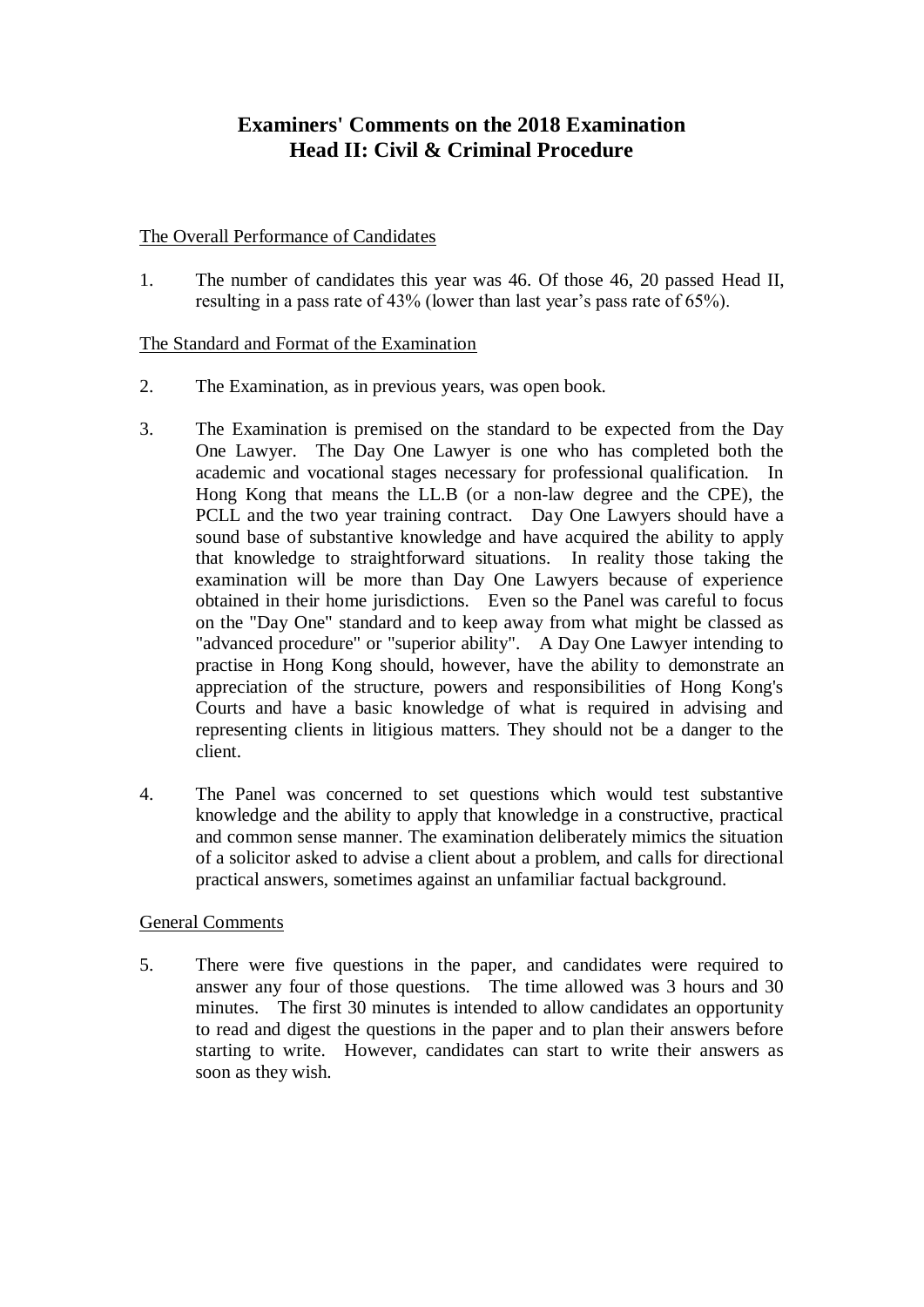#### Performance on individual Questions

#### *Criminal Procedure*

6. Questions 1 and 2 addressed issues of criminal procedure.

# **Question 1**

- 7. Some candidates read the whole questions and answered Parts (1) to (3) based on the new facts for Part (4) only. For next year consideration should be given to making it clearer which facts apply to which questions. Some candidates totally missed answering Part (5).
- 8. Part (1) was generally well answered, but some candidates mixed up the facts from Part (4) and used the new facts to answer Parts (1) to (3). Marks were not deducted from these scripts for over-reading the facts. Parts (2) and (3) were short questions that carried a small number of marks. In Part (3) most candidates got 2/3 marks by simply reciting the provisions at the Court of Final Appeal Ordinance. Part (4) required analysis of new facts: some candidates answered well and some missed the question altogether. It was disappointing in that some candidates missed answering Part (5) altogether, and those that did answer it did so badly. They did not discuss the Prosecution's positive duty to disclose unused materials, and the burden of proof.

# **Question 2**

9. This question concerned matters including juvenile offenders, choice of appropriate trial forum, bail application and review, competence and compellability of a defendant's spouse to testify for the prosecution, verdict of the trial court on conviction of an offence not charged, and sentence. As evidenced by the low pass rate, most candidates lacked the standard of knowledge of those areas expected of them.

#### *Civil Procedure*

10. Questions 3, 4, and 5 addressed issues of civil procedure. The questions raised issues which could well land on the desk of a newly-admitted solicitor. The answers being sought were pitched at the level of sophistication to be expected of a lawyer at that stage, which in some cases was simply to spot the issue being raised. In many cases we were looking for common sense application of the law, rather than just a recitation of black letter rules.